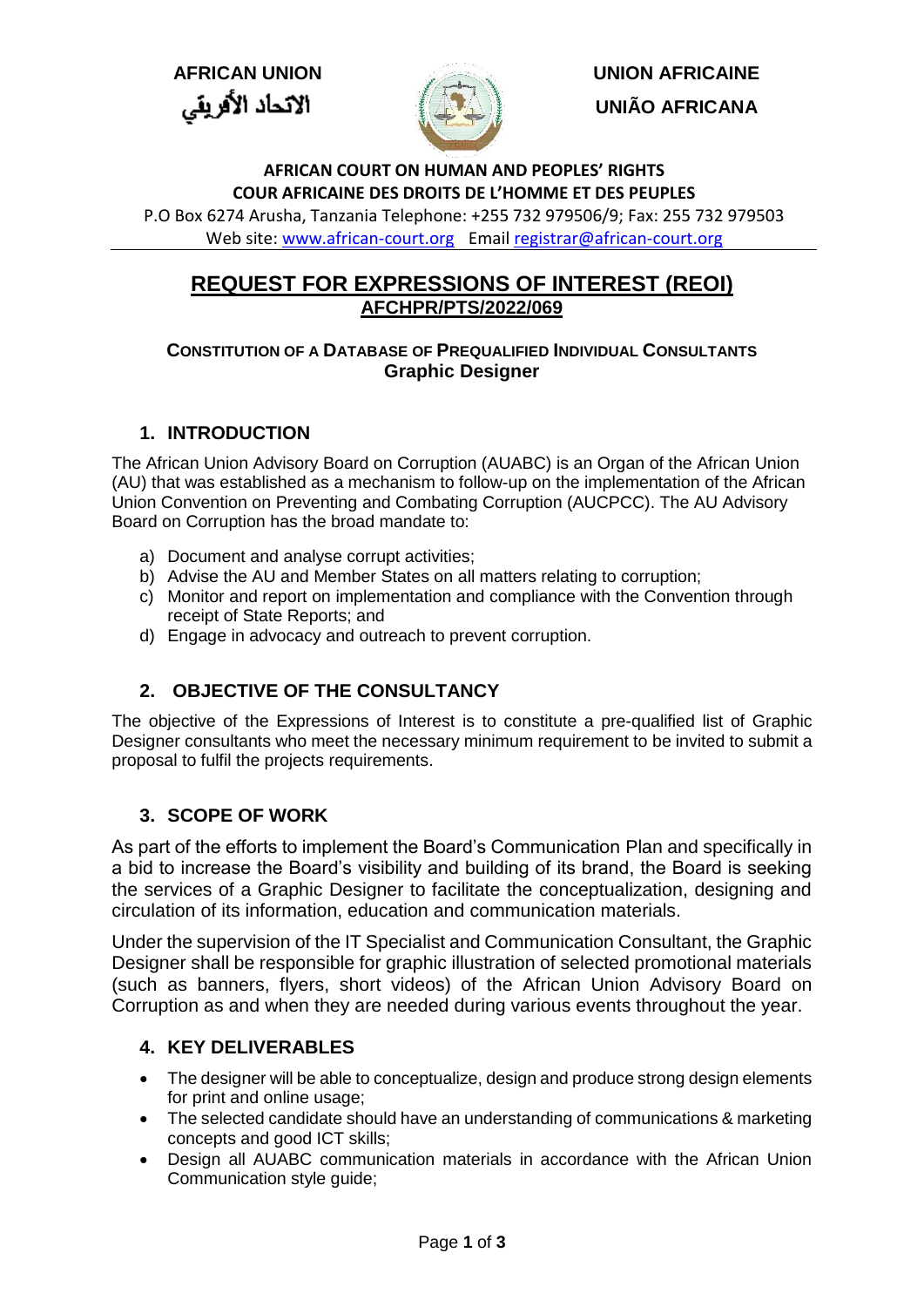- Provide technical support in the conceptualization and design of communications and promotional materials;
- Executing document layout, design and revisions;
- Reviewing final layouts and suggesting improvements as needed;
- Generating designs from concept stage to final delivery and actively contributing to the creative process; and
- The consultant will be expected to deliver these services in the context of the Terms of Reference in a timely manner.
	- Digital banners:
	- Web and social media digital content; and:
	- **Short videos.**

### **5. QUALIFICATION AND SKILLS**

 A minimum of two (2) years' experience in graphic design along with a proven knowledge of graphic layout and design across multiple media channels (Samples Must be provided);

 Outstanding skills in graphic design and illustration and ability to summarize a story using convincing graphic art:

Generates innovative, practical solutions to challenging situations;

 Demonstrates substantive and technical knowledge to meet responsibilities and post requirements with excellence;

- Proficiency in applicable design software Conversant with design software (Photoshop, Illustrator, InDesign, Premiere Pro, CorelDraw, Final Cut HD, etc.);
- Demonstrated experience in motion graphic design skills, visual messaging and informational graphics and video editing;

 Strong interpersonal skills, ability to coordinate/manage multiple tasks simultaneously and be a forward thinker;

- A creative mind-set and the ability to work well under pressure, completing tasks efficiently, and handling tight deadlines;
- Ability to respect deadlines for submission of illustrations and delivery of models
- Excellent verbal and written communication skills with proficiency in written and spoken English; proficiency in French is an asset; and
- Be a national of an African Union Member State.

### **6. DURATION OF THE CONSULTANCY**

• The prequalified consultant will be invited to serve when required by the AUABC and will be working remotely (Home based) and on-call basis.

#### **7. Consultancy fee**

- The consultants placed in the roster will be invited to bid when there is a job requirement, and the successful bidder shall be issued with a Lump-Sum Contract.
- The consultant will be paid per the work done and delivered to satisfaction;
- The Consultant should quote the payments based on Graphics and Videos; and
- Payment will be made upon submission of invoices, specifying the number of items delivered.